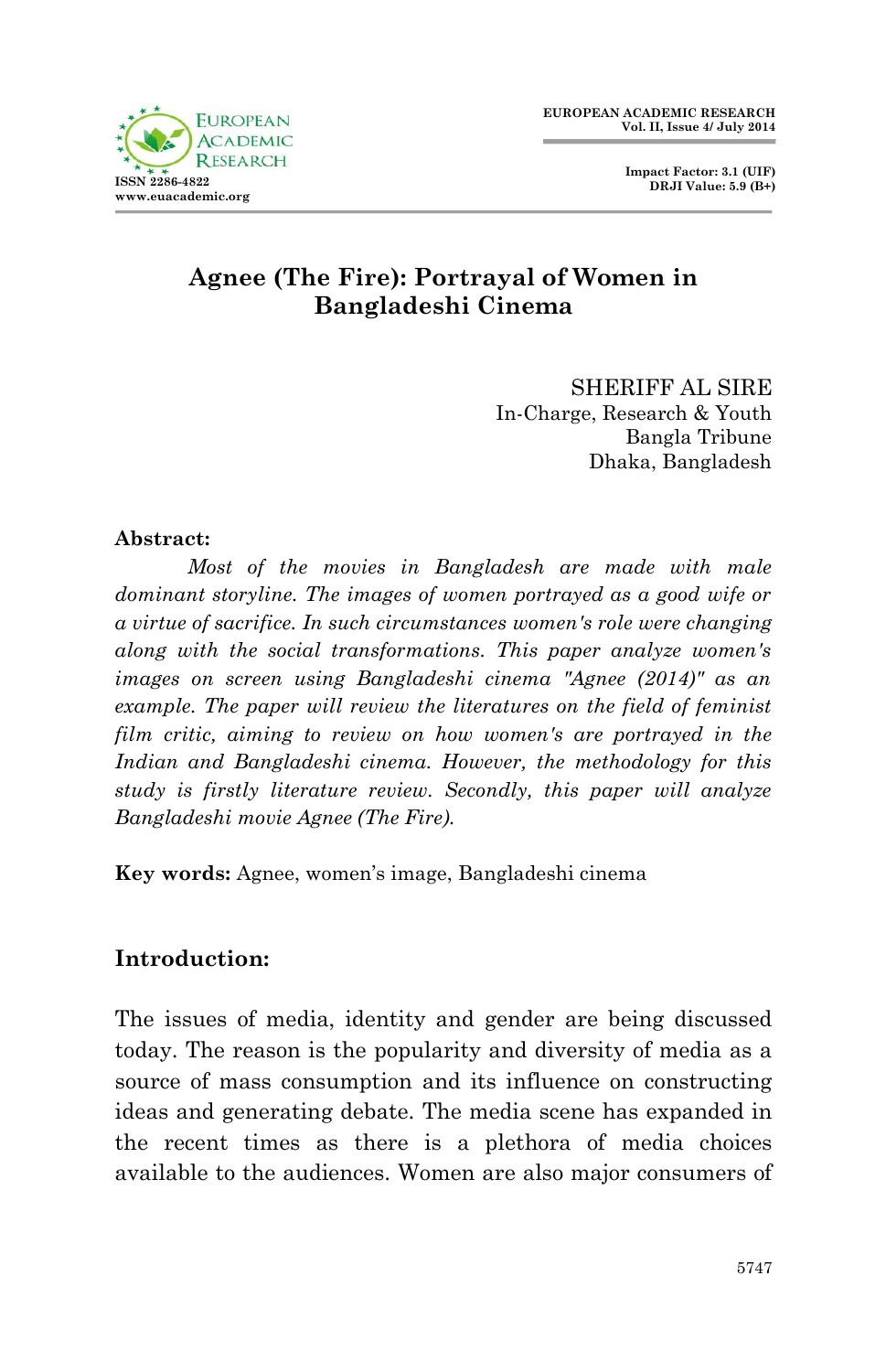mass media and thus the way they represented in media coverage is a major concern for the discipline.

The interest in films taken by feminists stems from concern about the under-representation and misrepresentation of women in cinema. It adopts a critical approach towards gender bias on celluloid. The feminist approach to cinema asks a few pertinent questions like how women are represented on screen, how women's issues are treated in cinema, what does feminism mean to film-makers, how does the feminist agenda manifest on screen, how is the women character positioned the male character and what is the role of women film-makers and women writers in depicting women's issues through cinema.

The relationship between women and film has a very significant literature. Unfortunately this kind of in-depth research has not done in Bangladesh in large scale.

My aim in this research is to explore how women have been portrayed in film. To reach my aim I have reviewed literature. Tried to explore and discussed about little study done by some researchers. Finally, analyze recent movie Agnee (2014). Here the protagonist character is female.

In my literature review I took Indian film. As we know Indian cinema are very popular besides Bangla cinema in Bangladesh. So that we can relate how these two kind of industry portrayed women on screen.

## **Women's in Indian Cinema:**

The issue of identity is central to female emancipation. When this question is attached to gender relations in a male dominant society especially Muslim community in India, it acquires multiple dimensions. Kumar Parag has written a Journal paper tittled "Identity of Muslim Women in Hindi Movies". He is from Department of Humanities of NIT, Jalandhar, India. The titled paper said, identity is an important issue for Muslim women as they are frail in power ratio.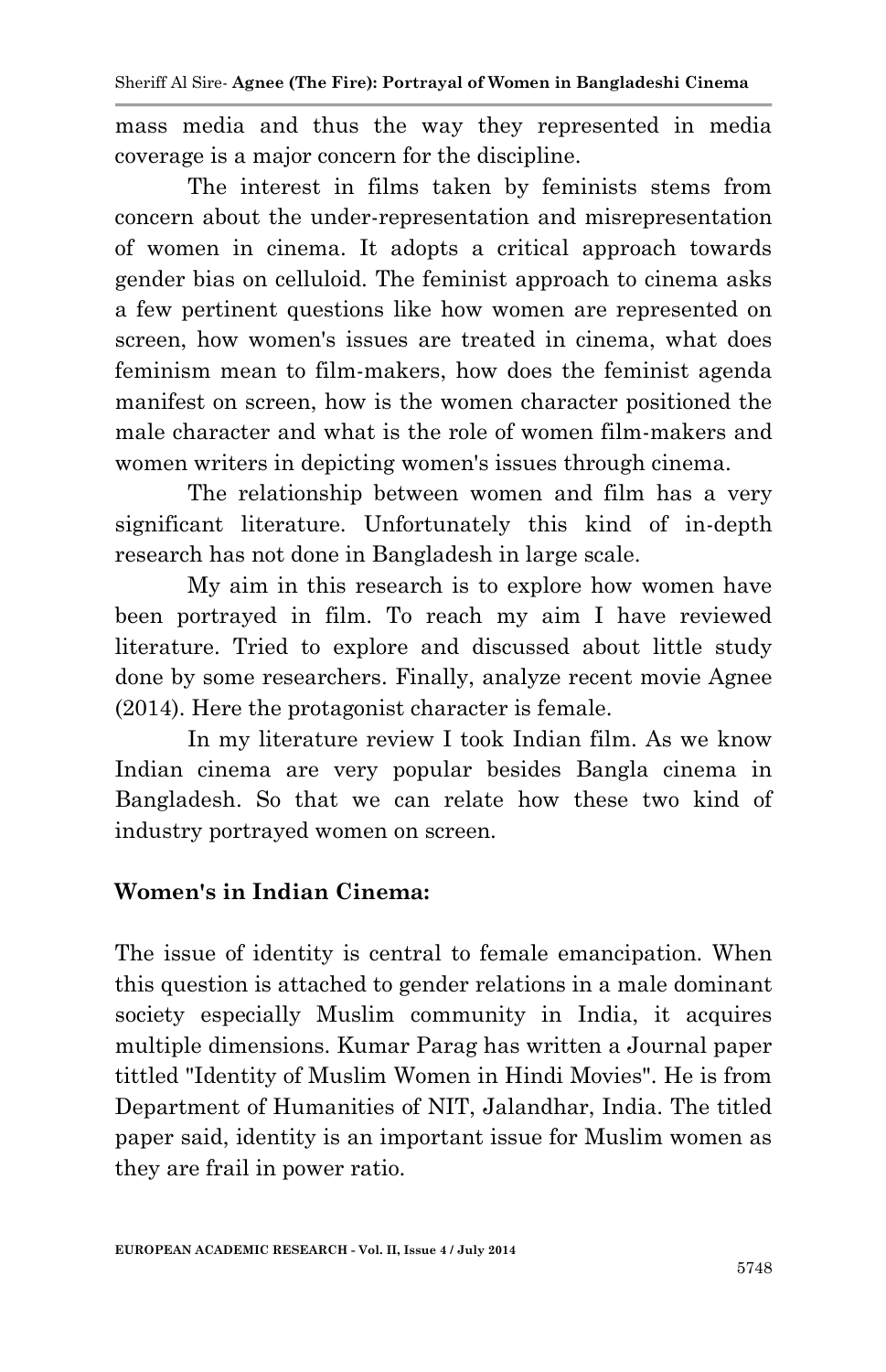#### Sheriff Al Sire*-* **Agnee (The Fire): Portrayal of Women in Bangladeshi Cinema**

Parag mentioned, they are patented to be mothers, faithful daughters, dedicated or obedient wives who do not question the authority of their male counterparts. His study is based on the analysis of four Hindi movies, Nikkah (Marrage) released 1982, Bazaar (Market) released in 1982, Bombay released in 1995 and Fiza (Atmosphere) released in 2000. He took these films because all these movies are Muslim centered films but he tried to examine the difficulties faced by Muslim women who are from marginalized community.

Author discussed about the first movie Nikkah directed by B.R.Chopra who is known to make movies with strong social undercurrent, depicts the character of Muslim protagonist. Through the movie the director has taken a socially relevant topic of divorce. Though the movie was made in 1982 the problems of divorce is still a very relevant issue. Muslim male uses word "Talaq" as a weapon to make their wives submissive. He can divorce his wife unilaterally even without informing her.

Parag observed the wider spread of education in 1970 and 1980 resulted in the advent of a new class of audience who were more interested in the movies related with social issues. He also mentioned this class of audience belonged to middle class and higher middle class families want to identify with the movies which are related to problem faced by them like riots, dowry problem and prostitution.

However, the second movie Parag discussed that is "Bazaar" directed by Sagar Sarhadi, released in 1982, depict the plight of Muslim women from subaltern class. Bazaar is based on realistic incidents of buying of teenage and young Muslim girls by wealthy persons belonging to Gulf countries. The movie has two main female characters.

The movie is deliberately based in the city of Hyderabad as selling and buying of girls happens in this city. Although the female protagonists are from humble origin, yet they are not shown submissive in the movie. They gather courage and strength to raise their voices against the suppression. All the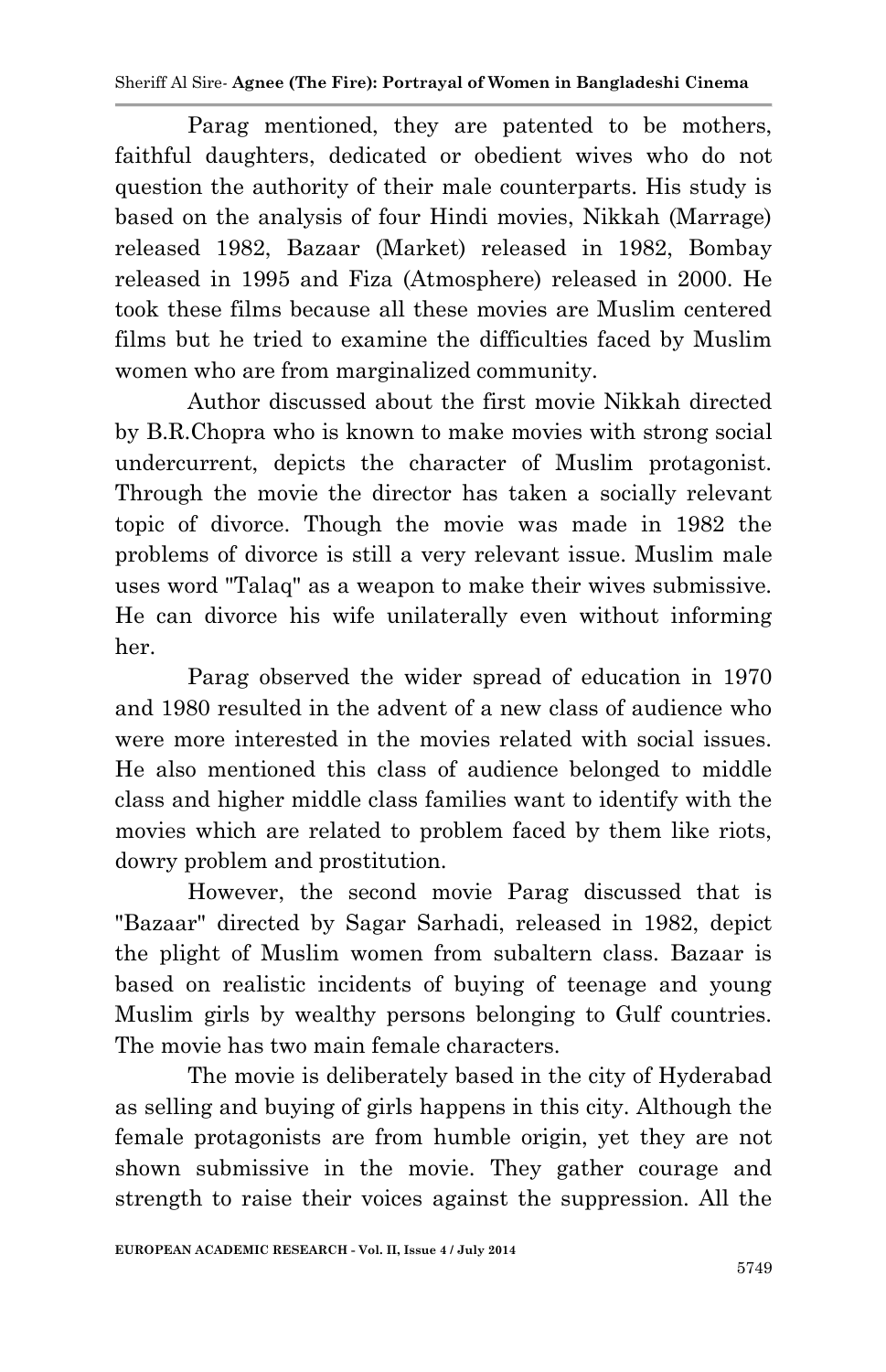characters in the movie have either yearning for love or money. This movie is different from Nikaah. In Nikaah men are instrumental to decide women's identity and future and vulnerability of weaker sex is stressed. But Bazaar is little different from Nikaah where the key character stresses that individuality of a women can be gained by economic independence.

This is how Kumar Parag discussed these movies and portrayal of women. The third movie named "Bombay" which is released in 1994 directed by a South Indian director Maniratnam, tried for the first time to interpret the complex relation between Hindus and Muslims by putting focus on female protagonist. But the main concern of the movie is to depict religious construction of Muslim women which is the central part of her identity. The movie is unique too as for the first time on the silver screen the marriage of a Hindu boy and a Muslim girl is shown.

Finally, discussed about the Fiza release in 2000, in another complex Muslim women centric movie directed by critic turned director Khalid Mohammad. Here the modern face of Muslim woman is shown.

The story revolves around a stubborn Muslim girl Fiza Ikramullah who goes out in search of his brother Amman who disappeared after riots which erupted due to the demolition of Babri Mosque in 1993. In the movie the female protagonist is presented in a glamorous way. The director has tried to interpret female Muslim identity in context of postcolonial period in the light of rise of Hindu nationalism. Here a modern Muslim woman is shown who takes charge to find her own brother not depending on her male counterpart.

The author concludes and said, in these movies women's are not treated in abstract manner. The basic projection of these female protagonists center around the demand for space, identity and recognition. However, we can see from his discussion and understand that, in these movies female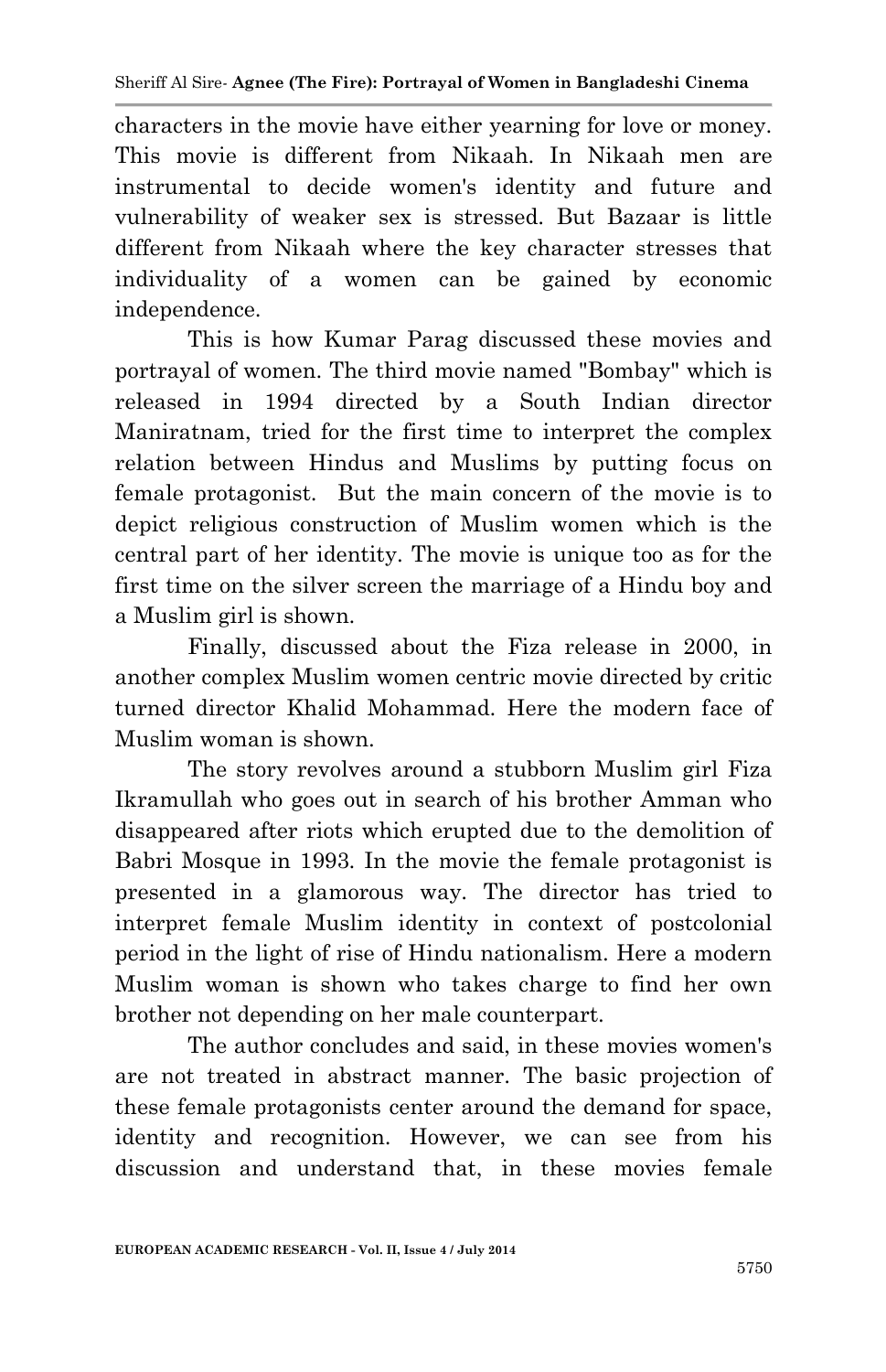Sheriff Al Sire*-* **Agnee (The Fire): Portrayal of Women in Bangladeshi Cinema**

protagonists enjoy key positions and try to break out of social environmental forces which are controlled men.

But in most films, either Hindi or in regional, the glamorous women have projected as sex toys- for whom 'Independence' looks another country- so unreal. (Swati Deb: 2013)

In 1950s and 1960s, women are generally regarded as natural subservient to male protagonists. Specially, Meena Kumari, Nutan and other thrived with oriental values where women are meant to suffer and sacrifice. But by 1980s and 1990s things changed, women dared to set free from straight jacket formula.

"Visual Pleasure and Narrative Cinema" (Laura Mulvey, 1975) mentioned, the male character was identified as the driver of the films narrative, the character followed by the camera. The female character serves as a spectacle to provide pleasure to the male spectator, for which Mulvey used the term 'gaze'.

Well, the image of women as 'Sita' has been repeatedly evoked in many films after independence. Through the ideas of loyalty and obedience to husband, Hindi cinema successfully institutionalized patriarchal values. (Nidhi Shendurnikar Tere: 2012).

But what is the relationship between women and popular Hindi cinema? such kind question raised by Nidhi Shendurnakar Tera in her research titled "Gender Reflections in Mainstream Hindi Cinema". She mentioned, Bollywood heroines have mostly been homely, content to stay happily ever after in the institution of marriage even if educated and keen to curve and identity of one's own. Where are the women building careers and working professionally? They have been almost silenced.

Nidhi thoughts- working woman vanished from the popular blockbusters of the nineties which relegated Indian women to the boundary of the home. The concern boils down to embodiment of women who stay next door, walk on the street,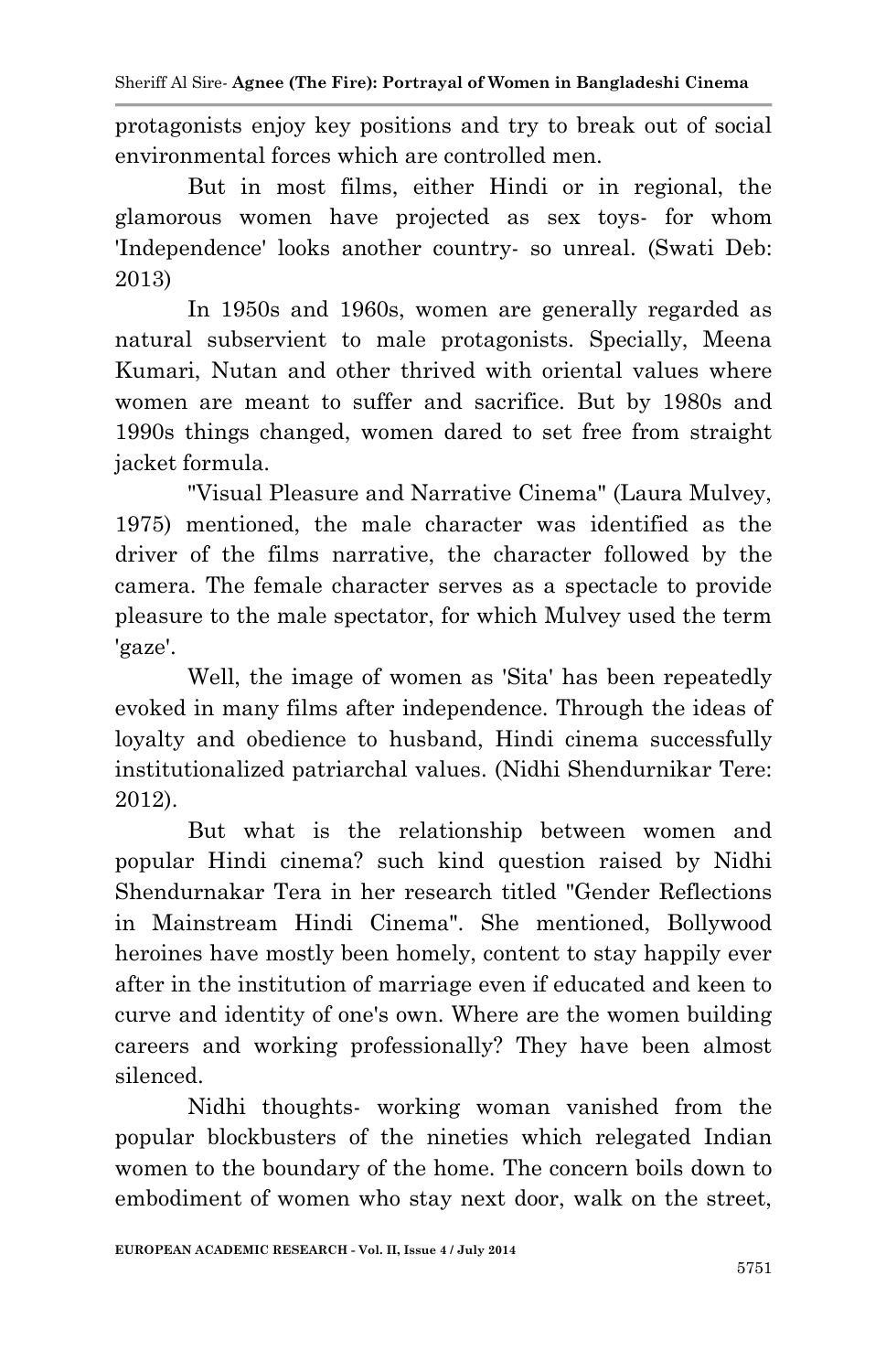spend time working in office and return home after a tiring day. Nidhi asked question, where are these women in Hindi cinema? Women's role to providing glamour, relief, respite and entertainment. Nidhi gives many example about how portrayed women in Hindi cinema. Like, Priyanka Chopra's character in Agneepath (2012) is not of any significance to the story as such. It is only to give the audience a break from the tedious scenes of violence and drama. She is there only as a romantic partner to Hrithik Roshan who is busy in avenging his father's brutal murder.

In a research work on "Cinema and Society: Reflection of Patriarchal Values in selected Hindi Blockbusters" (Mukta Chakravorty, 2002), the researcher has tried to study the relationship between patriarchal values and popular cinema and how such values get reinforced through this medium. She talks about Hum Apke Hain Koun (1994), in which the main protagonist (Nisha) and her sister Pooja are shown to be a computer scientist and a painter respectively. Ironically though, they are never shown to be in their work place. They mostly occupy the house and the kitchen. Even though they are modern and confident women, they submit to the desires of their family and are eventually domesticated. A women in this film is seen only as one who can cook, not earn for the family.

At the end of discussion we can say, the woman of substance is missing from portrayals, the women who can lead her life independently and take decisions without relying on any male. In such scenario, women are seen to be not just physically inferior to men but also intellectually inferior. Film makers don't take the effort to associate qualities like intellect and decision-making with female characters.

## **Women on Screen in Bangladesh Cinema:**

A famous quote known as the Thomas theorem, we can begin to understand the potentially damaging effects of stereotypes: "if [people] define situations as real, they are real in their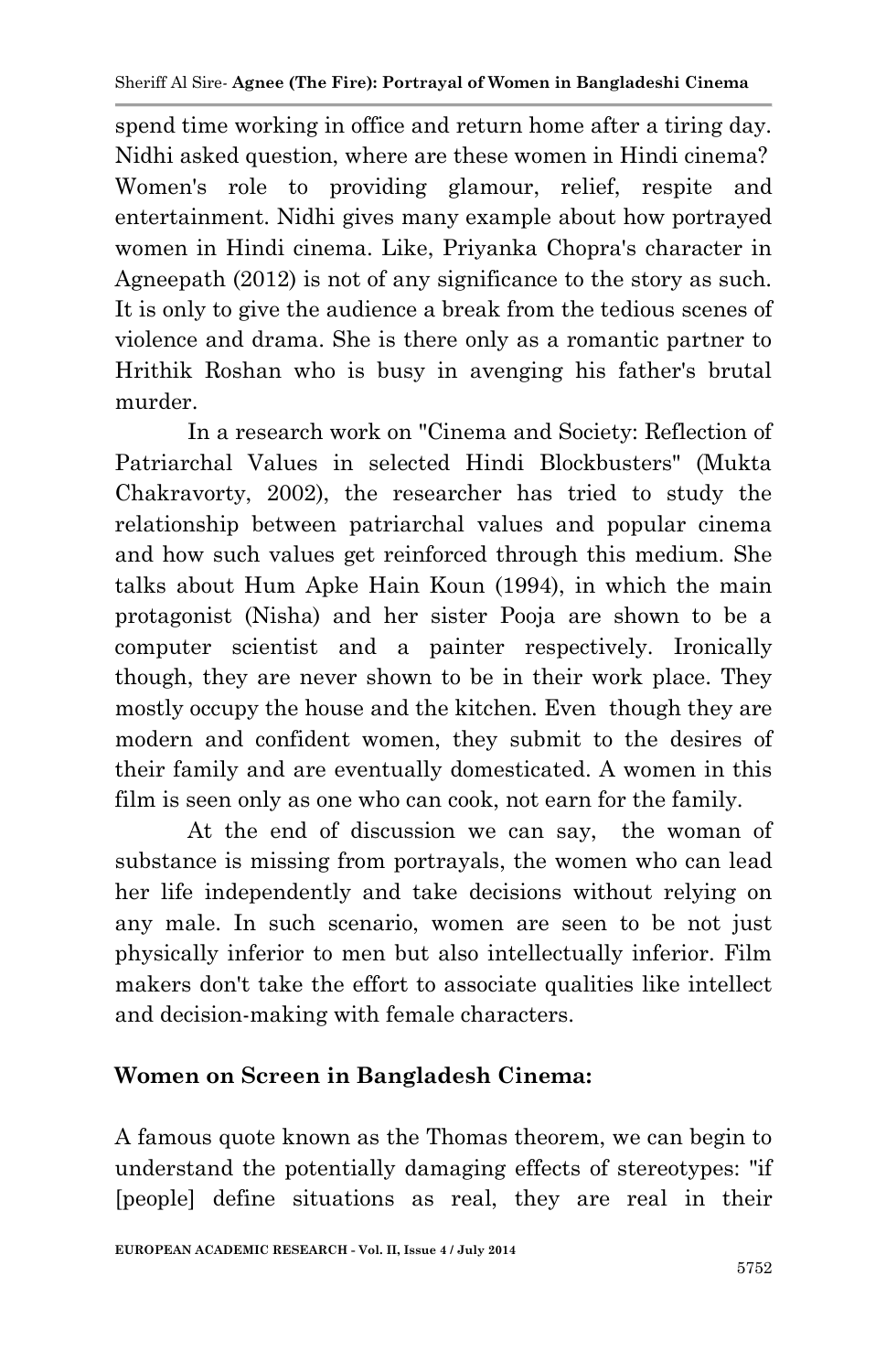consequences." In other words, when people accept stereotypes as true, then they are likely to act on these beliefs, and these subjective beliefs can lead to objective results.

In Bangladesh little film studies have been done. I have found "Women on Screen" by Bikash Ch. Bhowmick. He attempt to make a study on women's representation that covers both mainstream and independent films.

He deals with six mainstream and eleven documentary films. Well, he discussed about the different modes of representation of women in these films by women filmmakers in Bangladesh. Bhowmick also studies objectification of women on screen as well as the roles (wifes, mother, adulteress, and defendant) women are given on screen by these women directors in Bangladesh.

In his study Bhowmick observed that among all the mainstream films, only K. Sarwar's "Ayna (2006)", women have been portrayed in a way that challenges the traditional roles of women in society. On the other hand, in most of the documentary films women's non-traditional images have had importance than their traditional images have had importance than their traditional roles in society. Bhowmick used qualitative research methods to end up. He also conducted from ideological and subjective viewpoint.

In social-ideological film study, the study of women in cinema in more interesting and at the same time complicated. The study of women in cinema grew out of women's studies as psychology grew out of philosophy, politics grew out of history and so on and now both women's studies and cinema are the global issue (Bikash Ch. Bhowmick: 2009).

Feminist studies are not organized in Bangladesh in all the discipline and so to speak it is almost absent in film arenabasically in popular cinema, though a little has been done.

Bhowmick mentioned some issues about representing modes of women by women in Bangladesh Popular cinema.

The introductory "overview" in the first issue of Women and film locates the female image in terms of stereotypes: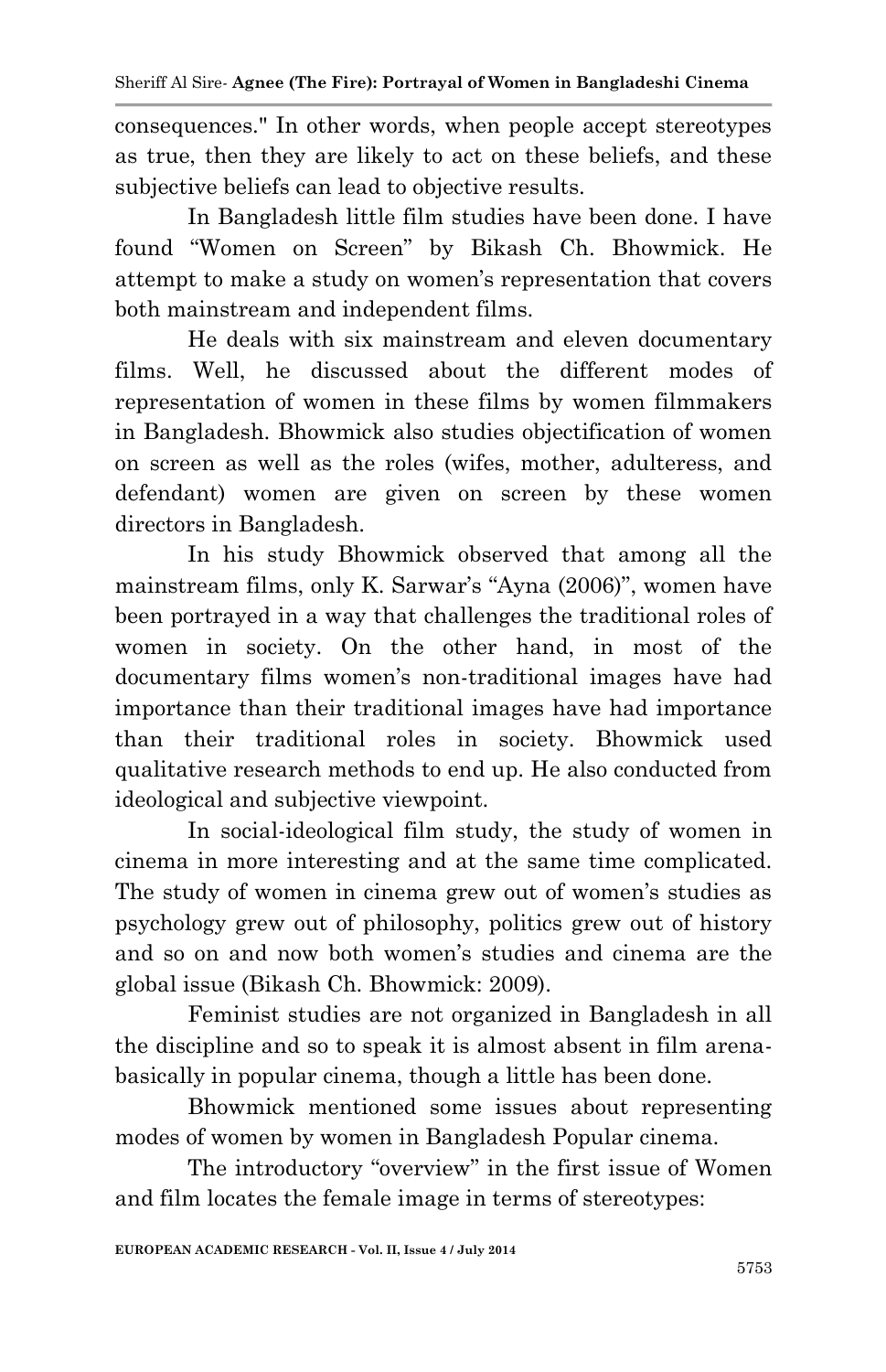These roles- woman, whore, bitch, wife, mother, secretary, frigid career woman, vamp, ect.- were all portrayed falsely and one dimensionally.

Bhowmick used Noame Gilberts comment for mentioning second issue of women and film.

"The female is portrayed with an archetypal ambivalence. The "Eternal Feminine" has been aesthetically more a principle for realizing male objectives than a person in her own right. Thus the dynamic of myth and reality when converging upon a female aesthetic has been quintessentially objectifying… The terms of the female aesthetic have been imposed on the basis of man's fears and desires."

The women whome we treat as an object, immediately after becomes a mother. Bhowmick discussed some movies on it. In the film Char Sateenere Ghar, Fulbanu's father has decided to wed Fulbanu with Kashem Khan, the rich man who already has three wives, as because Fulbanu's father will receive enormous amount of landed property if he hands over Fulbanu to Khan. Fulbanu never accepted the proposal with ease. She did not want to give in her to the monstrous desire of her covetous father. Although she wedded Kashem Khan, she had taken word from Khan before wedding not to take any kinds of dowry from her father. We can see the story of this women directed film that the male desire has been resisted in different ways.

A woman must perform the responsibilities allocated by the society; this is the desire of a male dominated society. A patriarchate always wants, every woman must possess all the qualities of Sita, such as she must be sexually pure, be caring to husband's happiness, specialized in house hold management. She will play different roles- daughter before her marriage when she is subservient to her father.

Bangladeshi popular cinema has perpetuated these images of an ideal woman mainly through her self-sacrificing devotion to her husband and the family. But some cinema we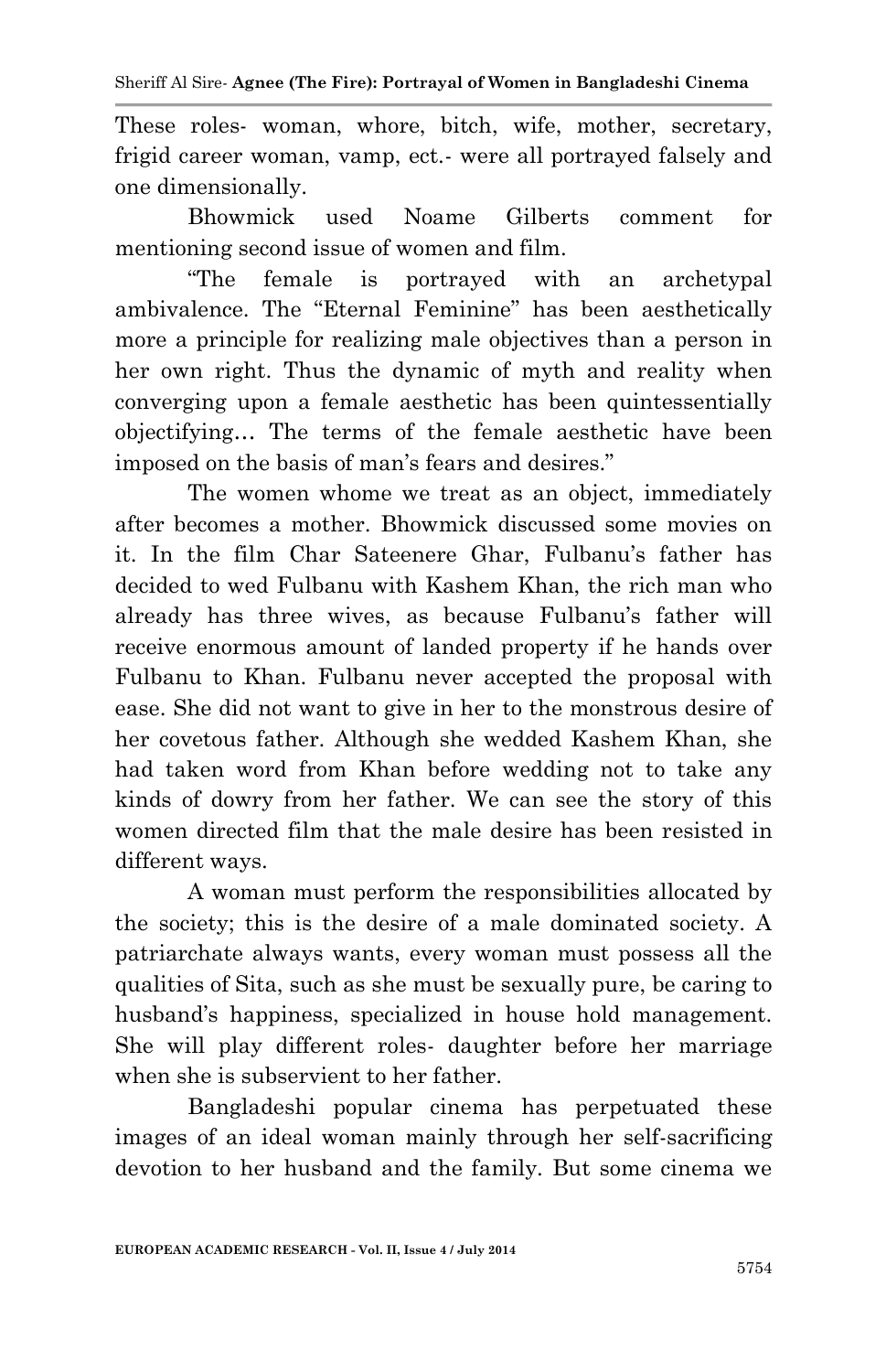see women are coming out of their homes and striving to create position in her life.

#### **Analysis of Agnee (The Fire):**

In 1950, Bangladesh Film Industry started its journey and it took a while for the Industry to get proper platform to expose its talents. It has been learnt from wikipedia sources that, Bangladesh Film Industry took 50 years of time to synchronize with the norms and culture of Bangladesh. In the 90's, on average 80 films per year would get proper release to be viewed. It has been seen that, with that moving speed, the number of films on average have risened to 100 per year for release since the milennium.

If the assumed calculations are falling in the right way, then it can be said that Bangladesh Film Industry has increased its rate of film production on a faster scale. Although, the vast expansion in the rate of film production has not created much new dimension for the storyline of the films. But along with the changing course of time, the budget for new films have also widened to let much money to be spent. Before Independence, the film based on Zahir Raihan's lifestory was successful to give a new turn to the making of Bangladesh films. There are more other talents as Kabir Chowdhury, Sajedul Awal, Tanvir Mokammel, Morshedul Islam, Tarek Masud and Mostafa Sarwar Farooqui who have differently expressed their films to the audience after the Independence.

## **Storyline of Agnee:**

"No one is born as a woman, it is the woman in you who is born", a very famous and powerful dialogue related to feminism was delivered by Siemon the Bouvourier, who is one of the most influential woman of eternity.

In the movie "Agnee" which got released in 2014. Agnee is a Bangladeshi Bengali language women-centric crime thriller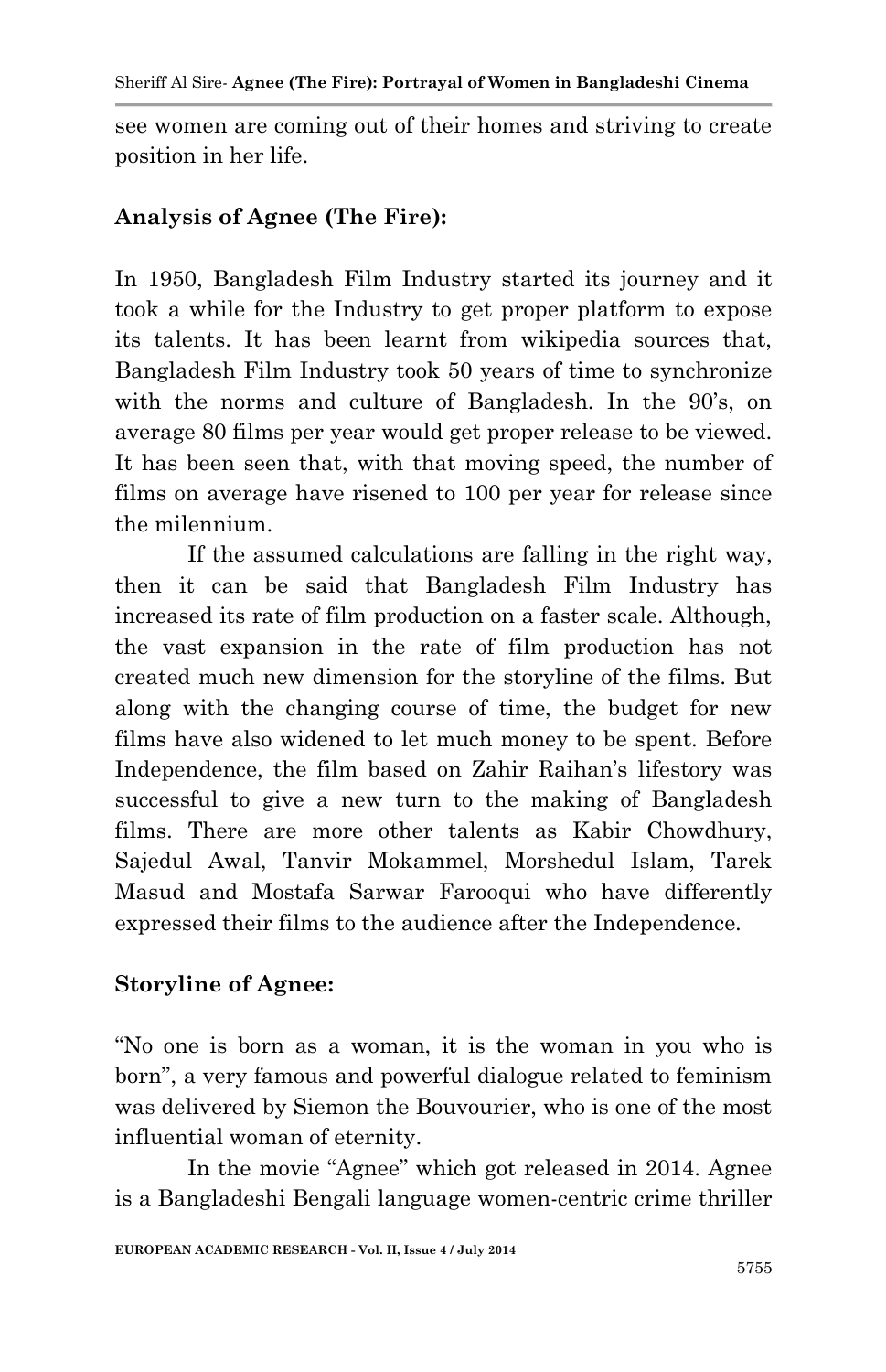film. Directed by Iftakar Chowdhury. Stars Mahiya Mahi, Arefin Shuvo, and many more. Releasing on 14 February 2014. The main role of the movie was played by tanisha, which is the main jist of the film. Mahiya Mahi is playing the female leading role in this film. She was portrayed as a murderer in the film who eagery hunts for the killers of her parents.

Tanisha resides in Thailand for the purpose of search and among all these there will be flashbacks. From here, it will be known that why the title "Agnee (The Fire)" is used.

The disguised name of the male leading role is Dragon. His real name is Shishir. His role in the film is as a security officer. The role of Shishir has been played by Arefin Shuvo. The security offered to Tanisha's parents death is given by Shishir. And from here the storyline continues.

## **Women's in Agnee:**

In the film "Agnee" the role played the females can be divided into segments. The first phase is implemented by the leading role, Tanisha. The next female role is played by Shishir's Aunt. One more role is played by Tanish's Mother.

The role of Tanisha's Mother was not expressed in much detail and hence the role could not develop in the film. This role was only available in the flashback. When the death scene of Tanisha's parents were being shown, it is during that time when the viewers get to see Tanisha'a childhood and her mother. In that scene, Tanisha's father lifts the shotgun to Tanisha's mother for their protection. Though this scene is not clearly understood by the audience. The question that arises in audience mind is that, how can Tanisha's mother use a powerful gun like shotgun during that era of time?

The role of Tanisha's Mother rises many questions and creates confusions. She runs around here and there. She then gets hit by a bullet and drops down on the floor. As a result, no conclusion can be set about this role.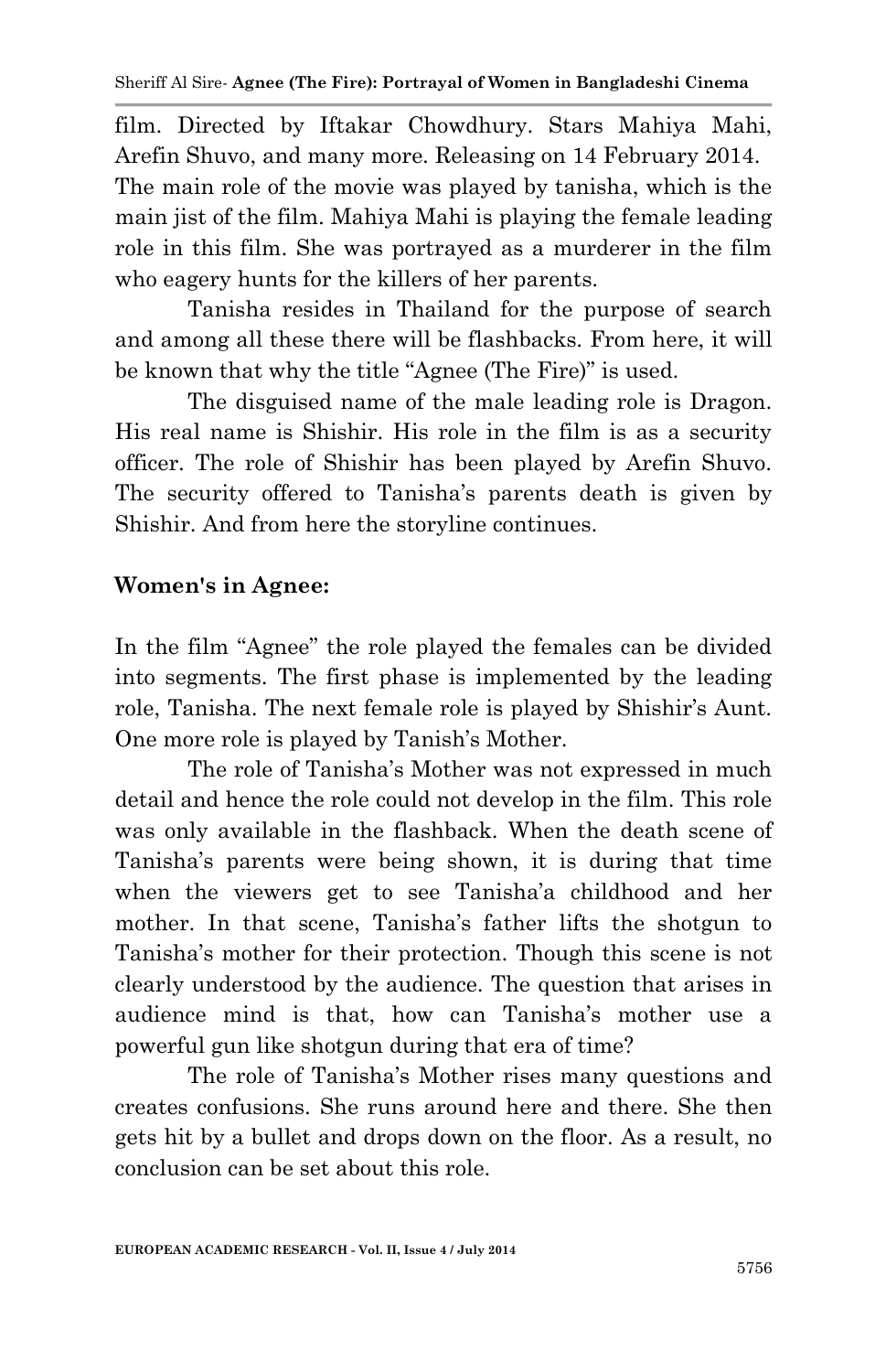#### Sheriff Al Sire*-* **Agnee (The Fire): Portrayal of Women in Bangladeshi Cinema**

Now, it's time to focus on the role of Tanisha. This role was first expressed as a coward person. And rapidly moves towards the epitome of bravery. During her childhood, her parents were brutally killed in front of her naive eyes. She learns how to fight with life. She learns not to fear the hard times and move on in life.

Particularly, when some goons started to follow her up, and she hides the memory card given to her by her father inside her mouth. And at the ask of the police, she takes it out by puking. Her intelligence is reflected in this scene.

On the other side, when police starts to follow her up, she locks herself in the dikky. After reaching Dhaka, she finds out the address of her Maternal Uncle house.

Among all these, the young girl is shown to be brave. An alone girl rises many problematic situations in our society. Many social related issues come up.

Nothing of this sort was included in the cinema. Without any question, Tanisha reaches her destination. Wearing a school dress she lands up in dhaka. Then promises her Uncle to be "Agnee". The revenge comes infront. It can be said that, its not only the male figures who get ignited by the fact of revenge, the women also do.

Controversial question arises in this point. Why will a woman have to be a murderer in order to seek revenge?

Now, the role played by a foreign lady will face discussion. She is the leading role Shishir's Aunt. The role played by the female in Thailand were not upto the mark. But her work was successfully completed. The director tried to show her as a romantic person, but now with much details.

The director did sync the relationship of her with a Bangladeshi husband. Her role was expressed with all the basic Bangladeshi woman qualities embedded in a foreign figure.

The film is sometimes filled with murder and blood, sometimes with innocence and sometimes with romanticism. The name of the film is different. All throughout the cinema, the name of the actress is Tanisha. A simple idea of the film is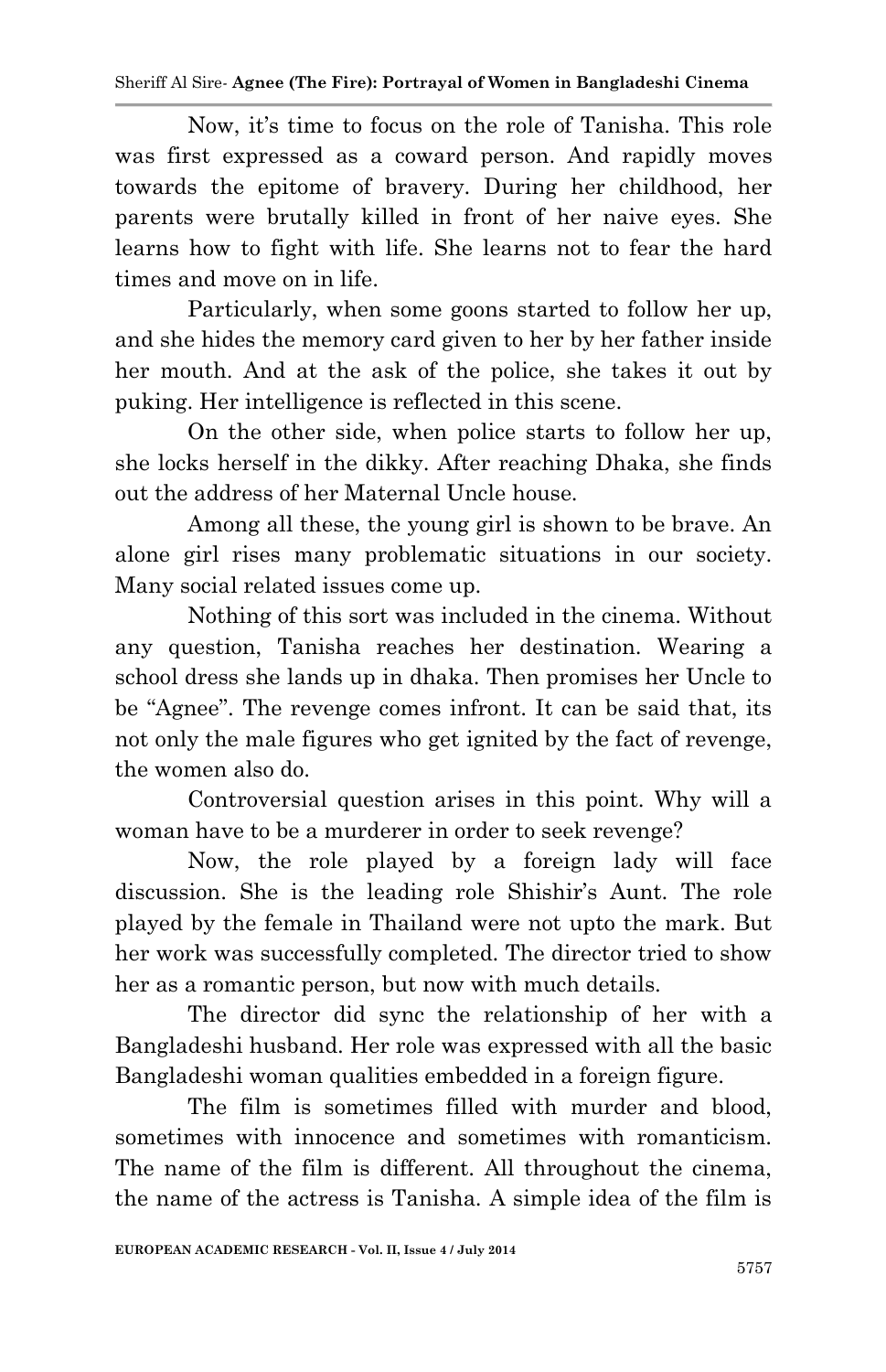that, the actress will be very appealing. So that the audience feels heartly connected with her.

The director who can workout the film more, the more successful the film becomes. Which means, beauty plays a major role here. This beauty if the most expensive treasure of cinema. In todays date, beauty of a woman is used for business purposes as well.

Often, the beauty is treasured as an object. Susan Jarscol(2004) showed that, during the most beautiful lady competition, the beautiful ladies are selected so that the beauty of a woman can be used as an object in the market. The beauty of a woman is transported for the earning of an organisation, how fair is it? Can this accusation be tagged by the beautiful ladies league?

Anyways, we were discussing about Agnee film features. With the role of the leading actress comes along the wardrobe and make up. In that case, it is worth 100%. The makeup and clothes worn by the actress is appreciable and matchable with the role. With respect to action, the way the cinema should be delivered, the director did put effort through his lens for this accomplishment. The director tried to pull out the role of females from the common naive features of a Bangladeshi woman into a western shape.

A Bangladeshi woman is shy, cultured and secretive. All of these features were properly displayed in the cinema. The secret was tried by Shishir. Some loop holes were found in that move. In Bangla cinema, the women were frequently seen to do such action scenes. But western outlook was not delivered by any. Sometimes it was the lack of the director's effort. And sometimes it was lack in the acting of the female actor. In that respect, Mahiya Mahi has stepped forward. She succeeded in displaying her to be a glamorous and sexy woman. Though, there are questions about her acting.

This means the director's effort was to display the main role as glamourous and sexy. This effort cleanly got appreciation but the transformation into western was not that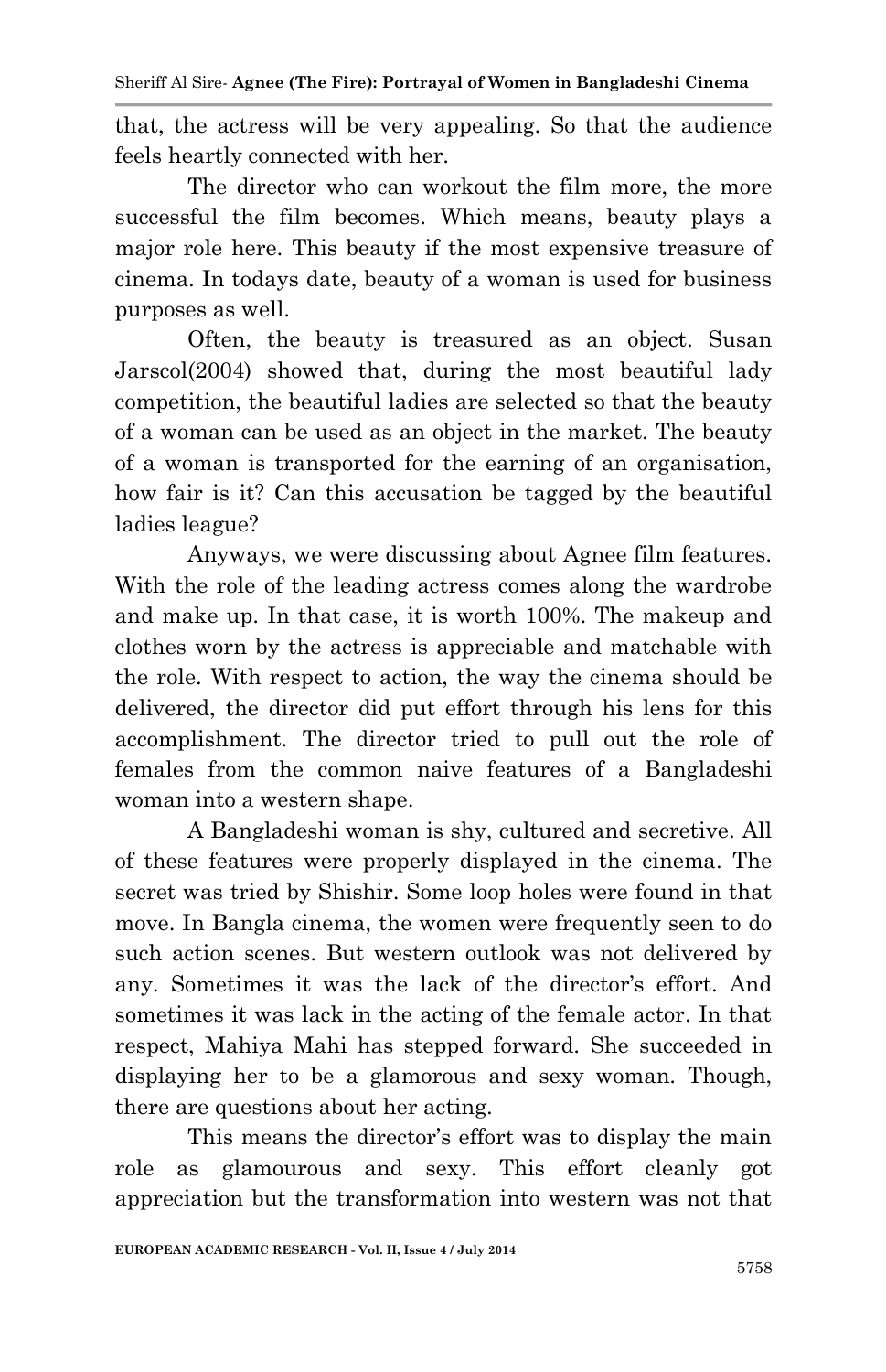properly expressed. The director did not want to showcase the woman as just female characters. He tried his best to show their indulgence and staus.

Agnee does not fall in the common group of Bangla serials which disclose Bangladeshi woman as weak and helpless characters. It was out of the common range. The message to be delivered was, if woman wants she can do anything and everything. The director wanted to give the female characters strength and motive to fight for their own rights. But the question remains, is it necessary to wrap the woman as a murderer figure to seek revenge?

# **Conclusion:**

These are the demands from the common audience when they enter the cinema hall. The audience pays for the ticket to get entry into the cienma hall hoping for entertainment. And it is important to see if the director is providing the audience with that entertainment or not. Helpless and weak woman characters are often portrayed in cinemas which we are used to see. In the film Agnee, the glamour displayed by the role of Mahi was appreciable. New dimensions need to be implemented in cinema. New drama needs to be included. Here I found in many situation males are defined in relation to females, whether most of the film women are defined in relation to men. In Agnee women identity and status is totally different from other traditional Bangla cinema. Here, women have given impression that women can create them as complete human begins.

The transformation of helpless woman to a brave person was displayed in this movie. But, the storyline of the film falls into the old previously used Bangla film stories. Adding to this, action scenes are more in number than the real story.

There is no way to interpret the storyline in the film. The same old story! The parents were killed and the actor will take revenge. In order to do so, the actor is either a criminal or